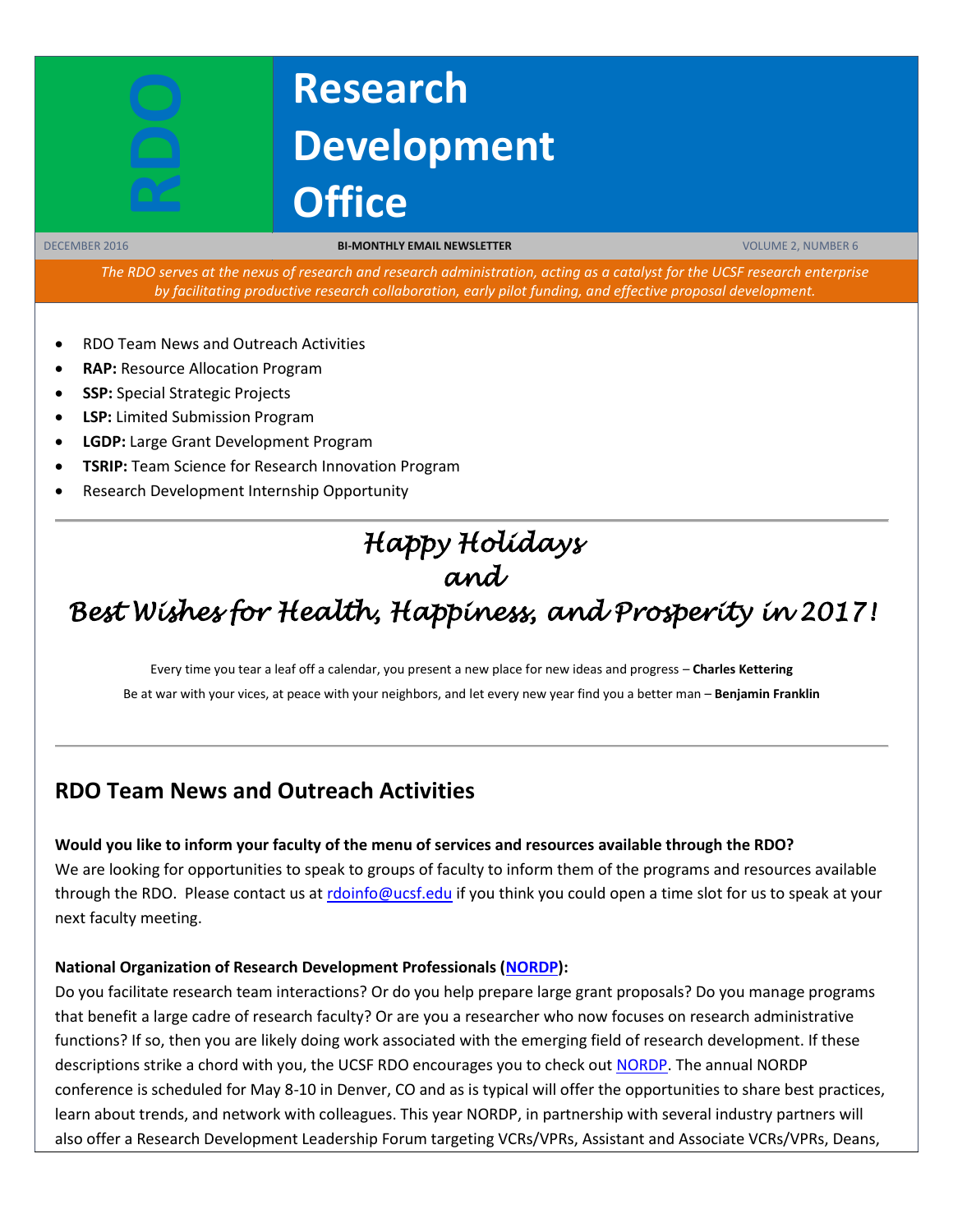and Assistant and Associate Deans for Research, and covering topics in strategic planning, research program evaluation, and research collaboration, to name a few. This could be especially valuable for those faculty and RD professionals who are new to such positions or who aspire to these roles. For more information, contact Gretchen Kiser (gretchen.kiser@ucsf.edu).

You might also like to check out the recent article in the journal *Science* highlighting research development as a career destination for PhD-trained researchers: [http://www.sciencemag.org/careers/2016/10/being-enabler.](http://www.sciencemag.org/careers/2016/10/being-enabler)

#### **[RAP:](https://rap.ucsf.edu/) Resource Allocation Program**

The RAP Fall 2016 Cycle is in the final stages! The results of the competition were published before the Winter Holiday break. All applicants, funded and not-funded, were notified and can access the reviews and final scores via the RAP portal. Additionally, all RAP Fall Cycle 2016 awardees will be published on the RAP website under 'Resources'.

Funding decisions are made independently by each funding agency based on several factors – scientific review score, alignment of proposal to funder's strategic goals, proposal research area of focus, and specifically called out eligibility or other requirements like membership in a center, affiliation with a specific school or relevance to a stated auxiliary topic.

We are gearing up for the new year and the next Call for Applications for the Spring 2017 Cycle will be launched on **Monday, January 30, 2017.** The submission deadline will be on **Monday, February 27, 2017**.

Grant offerings, application rules, eligibility criteria, and other requirements are subject to change from cycle to cycle.

Helpful information can be found on the [RAP website.](http://rap.ucsf.edu/home) Please visit: [Determine Eligibility and Compare Grants,](http://rap.ucsf.edu/determine-eligibility-compare-grants) [How to](http://rap.ucsf.edu/submission-rules)  [Apply, Submission Rules, Resources.](http://rap.ucsf.edu/submission-rules)

If you are interested in setting up a meeting to learn more about RAP opportunities, don't hesitate to contact us at [rap@ucsf.edu.](mailto:rap@ucsf.edu)

#### **[SSP:](https://rap.ucsf.edu/) Special Strategic Projects**

#### **Call for proposals in early January for Marcus Program in Precision Medicine Innovation (MPPMI):**

The RDO, in partnership with the Precision Medicine Platform Committee and the Vice Chancellor for Science Policy and Strategy's Office, developed and launched the George [and Judy Marcus Program in Precision Medicine Innovation](http://rdo.ucsf.edu/news/marcus-program-precision-medicine-innovation)  [\(MPPMI\)](http://rdo.ucsf.edu/news/marcus-program-precision-medicine-innovation) in early 2016. As part of the programmatic goal to foster new and innovative collaborations, the RDO's Team Science for Research Innovation Program hosted the Marcus Mixer on October 13<sup>th</sup>. Dr. Joe DeRisi, the new copresident of the Chan Zuckerberg Initiative's Biohub, kicked off the event attended by a broad spectrum of researchers from health economics and policy, to meiosis, oncogene addiction, big data computation, and lots in-between. We hope that the October event seeded some interesting proposals for the 2017 call!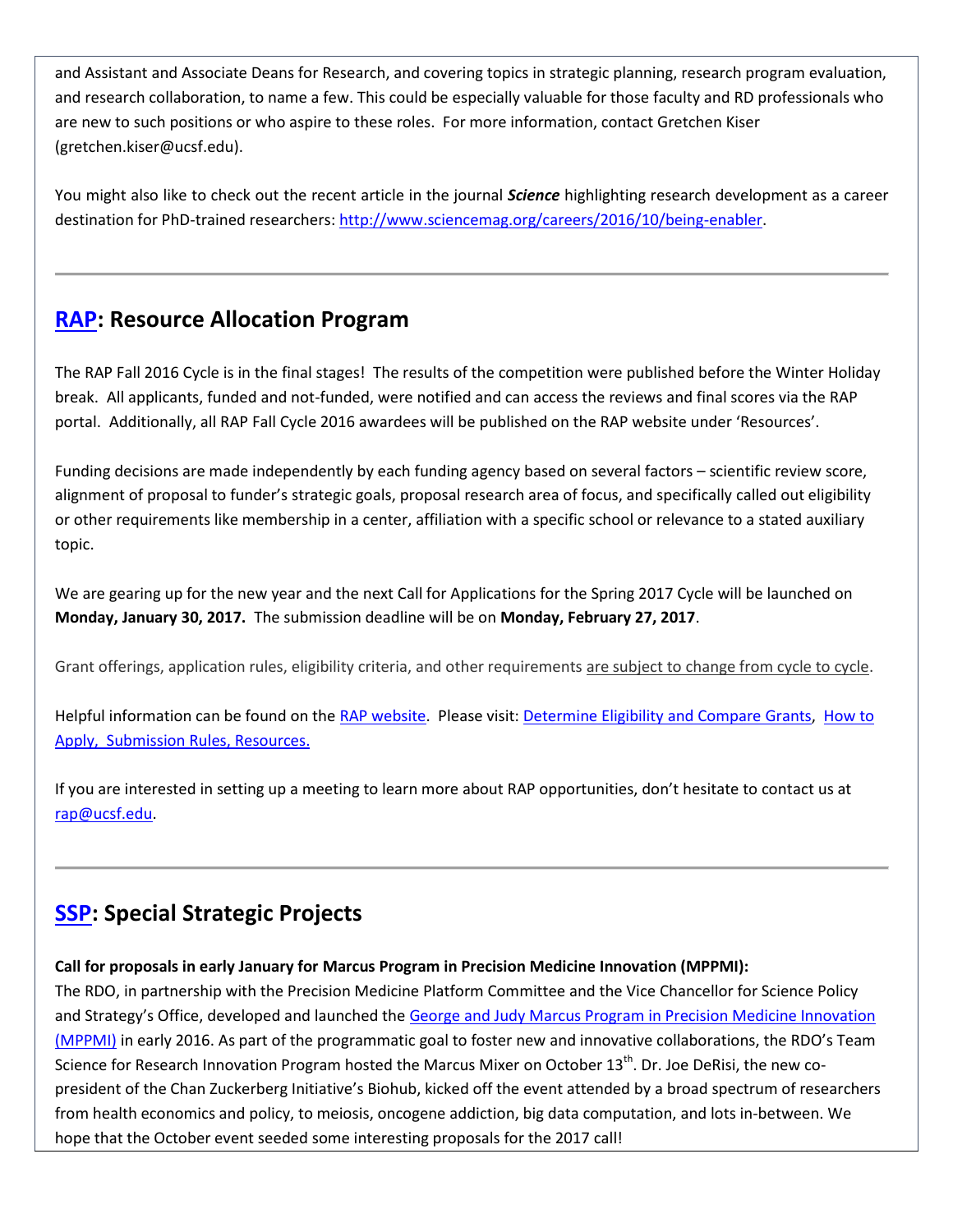**We will be releasing the 2017 call for proposals for the program on January 3, so look for the email or check the [website](http://rdo.ucsf.edu/news/marcus-program-precision-medicine-innovation) for all the information.**

#### **[LSP:](http://rdo.ucsf.edu/limited-submission-program-lsp) Limited Submission Program**

#### **Current LSOs of note:**

| <b>Internal Deadline</b> | <b>Sponsor</b>            | <b>Opportunity Title</b>                   |
|--------------------------|---------------------------|--------------------------------------------|
| December 14, 2016        | NIH NCI                   | PDX Data Commons and Coordinating          |
|                          |                           | Center (PDCCC) for the PDX Development     |
|                          |                           | and Trial Center Research Network          |
|                          |                           | (PDXNet)                                   |
| December 14, 2016        | CDC.                      | Household Transmission of Influenza        |
|                          |                           | Viruses in the Community                   |
| December 14, 2016        | CDC.                      | Natural Experiments of Policy and Built    |
|                          |                           | <b>Environment Impact on Diabetes Risk</b> |
| December 29, 2016        | St. Baldrick's Foundation | <b>Multiple Programs</b>                   |
|                          |                           |                                            |

**Important Links:** More information about the LSP & Current LSO listings: [rdo.ucsf.edu/LSP](http://rdo.ucsf.edu/limited-submission-program-lsp)

#### **[LGDP:](http://rdo.ucsf.edu/large-grant-development-program-lgdp) Large Grant Development Program**

It was a very busy fall for the LGDP – who supported a U2C proposal to establish UCSF as the Central Hub for NIDDK's new [Kidney Precision Medicine Project](https://www.niddk.nih.gov/research-funding/research-programs/Pages/kidneyprecisionmedicine.aspx). Led by Dr. Minnie Sarwal, the proposal contained over 15 key personnel from UCSF, UCSD, Stanford University, University of Buffalo, Ohio State University, and Northrop Grumman.

100&Change Update: Last issue we described two UCSF-led proposals for The MacArthur Foundation's 100&Change.

- 1. Dean Schillinger and Kirsten Bibbins-Domingo proposed to eliminate Type 2 Diabetes in youth and young adults.
- 2. Keith Yamamoto and Robert Hiatt proposed a virtual community laboratory to focus on the origins of and solutions to health inequities for common cancers.

We learned last week that 1904 proposals were submitted to 100&Change and that 800, including both of the proposals above, will be judged by members of the evaluation panel. Stay tuned for further updates!

Funded Proposals: We are excited to announce the following LGDP-supported proposals were recently funded:

- 1. Pratik Mukerjee's CIAPM Demonstration Project: Artificial Intelligence for Imaging of Neurologic Emergencies: From Images to Precision Medicine
- 2. Nadav Ahituv's UM1 renewal: Massively parallel reporter assays and genome editing of ENCODE predicted regulatory elements
- 3. Craig Cohen's FACES renewal: Implementation and expansion of high quality, sustainable and comprehensive HIV prevention, care, and treatment to achieve 90-90-90 goals in Western Kenya